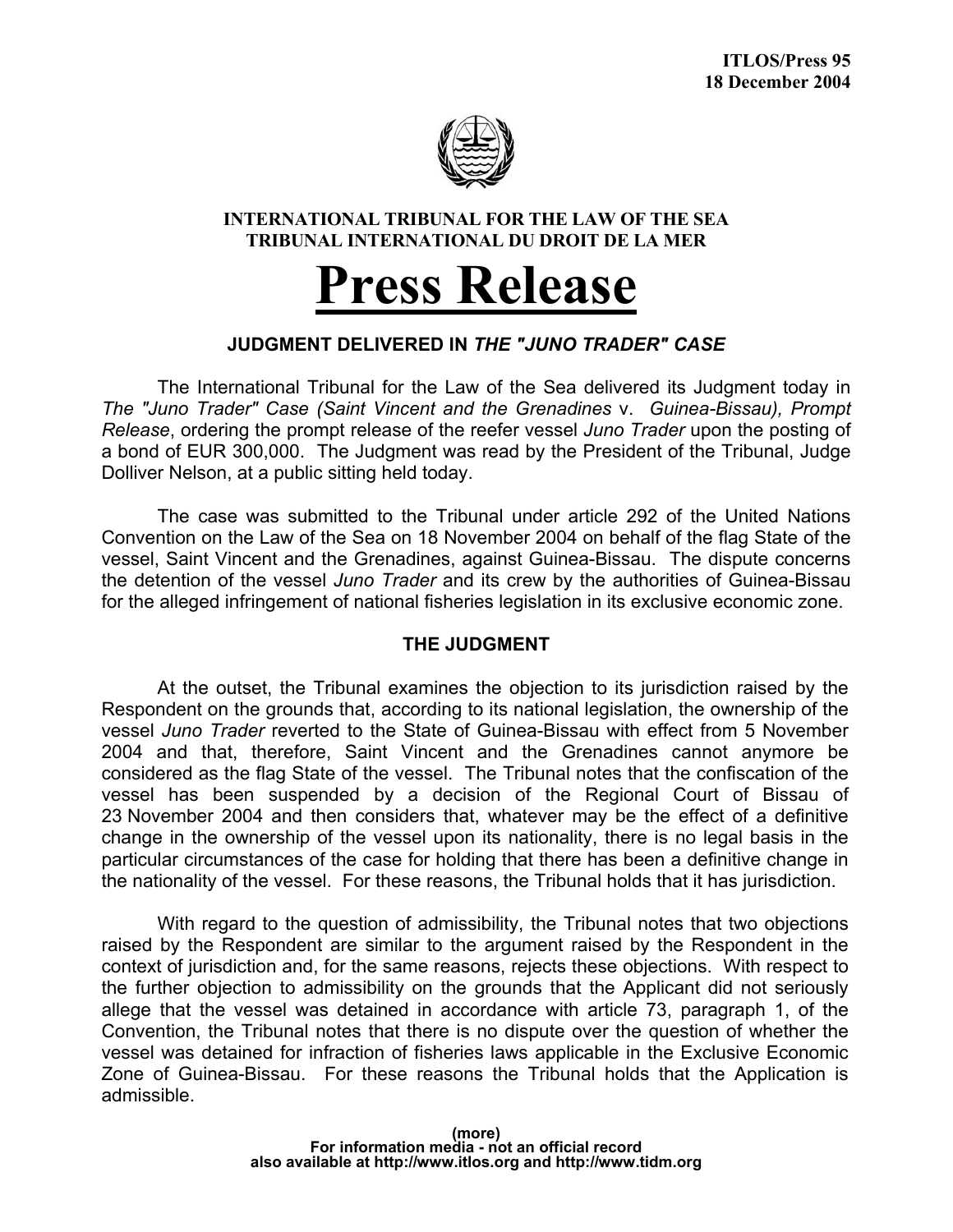The Tribunal then examines the question as to whether the allegation that the Respondent has violated the provisions of the Convention for the prompt release of an arrested vessel and its crew upon the posting of a reasonable bond or other financial security is well-founded. The Tribunal observes that a bond for the release of the vessel and its crew was not requested by the detaining State and that the detaining State did not react to the posting of the bond with the competent authorities of Guinea-Bissau in the amount of 50,000 euros, in the name of the shipowner. The Tribunal further notes that the vessel is still detained in the port of Bissau. Regarding the crew of the vessel, the parties to the dispute were in disagreement during the hearing in Hamburg as to whether the crew of the vessel was being detained. The Tribunal notes that in a letter dated 15 December 2004, received during the Tribunal's deliberations, the Respondent informed the Tribunal that passports had been now returned to all the members of the crew without any formal conditions and that they are free to leave Guinea-Bissau, and that the Applicant, while confirming this information, did not withdraw its request for an order from the Tribunal concerning the release of the members of the crew. In this respect, the Tribunal notes that the members of the crew are still in Guinea-Bissau and subject to its jurisdiction, places on record the undertaking given by the Respondent in its letter dated 15 December 2004, and declares that all members of the crew should be free to leave Guinea-Bissau without any conditions. For these reasons, the Tribunal finds that the Application is well-founded and that, consequently, Guinea-Bissau must release promptly the *Juno Trader* upon the posting of a reasonable bond.

The Tribunal proceeds to consider the relevant factors for determining a reasonable bond and refers to the jurisprudence it has developed in this respect in its previous decisions. In applying these factors to the present case, the Tribunal first considers the gravity of the alleged offences and notes that it is by reference to the penalties imposed or imposable under the law of the detaining State that the Tribunal may evaluate the gravity of the alleged offences, taking into account the circumstances of the case and the need to avoid disproportion between the gravity of the alleged offences and the amount of the bond. Regarding the penalties imposed by the detaining State, the Tribunal notes that a fine of EUR 175,398 was imposed on the *Juno Trader,* that the fish on board the vessel was confiscated, and that a fine of EUR 8,770 was imposed on the Master. The Tribunal also observes that the authorities in Guinea-Bissau had not decided to apply to the vessel the fine provided for in case of serious offence. With regard to the value of the vessel, the Tribunal notes that the parties differ on the value of the *Juno Trader* with the Applicant stating that the net book value is US\$ 460,000 and the Respondent arguing that the market value of the vessel is US\$ 800,000. With regard to the value of the cargo, the Tribunal takes into consideration that the cargo is still on board the vessel and that the Applicant alleges that the market value of the fish may have been considerably reduced.

 For these reasons, the Tribunal determines that the bond or other financial security shall be in the amount of EUR 300,000 to be posted with Guinea-Bissau in the form of a bank guarantee. It also finds that the amount of EUR 8, 770 previously paid for the fine imposed on the Master and which has been suspended by the decision of a court in Bissau, should be considered as a bond or financial security. The Tribunal further determines that the letter of guarantee posted in the name of the shipowner with the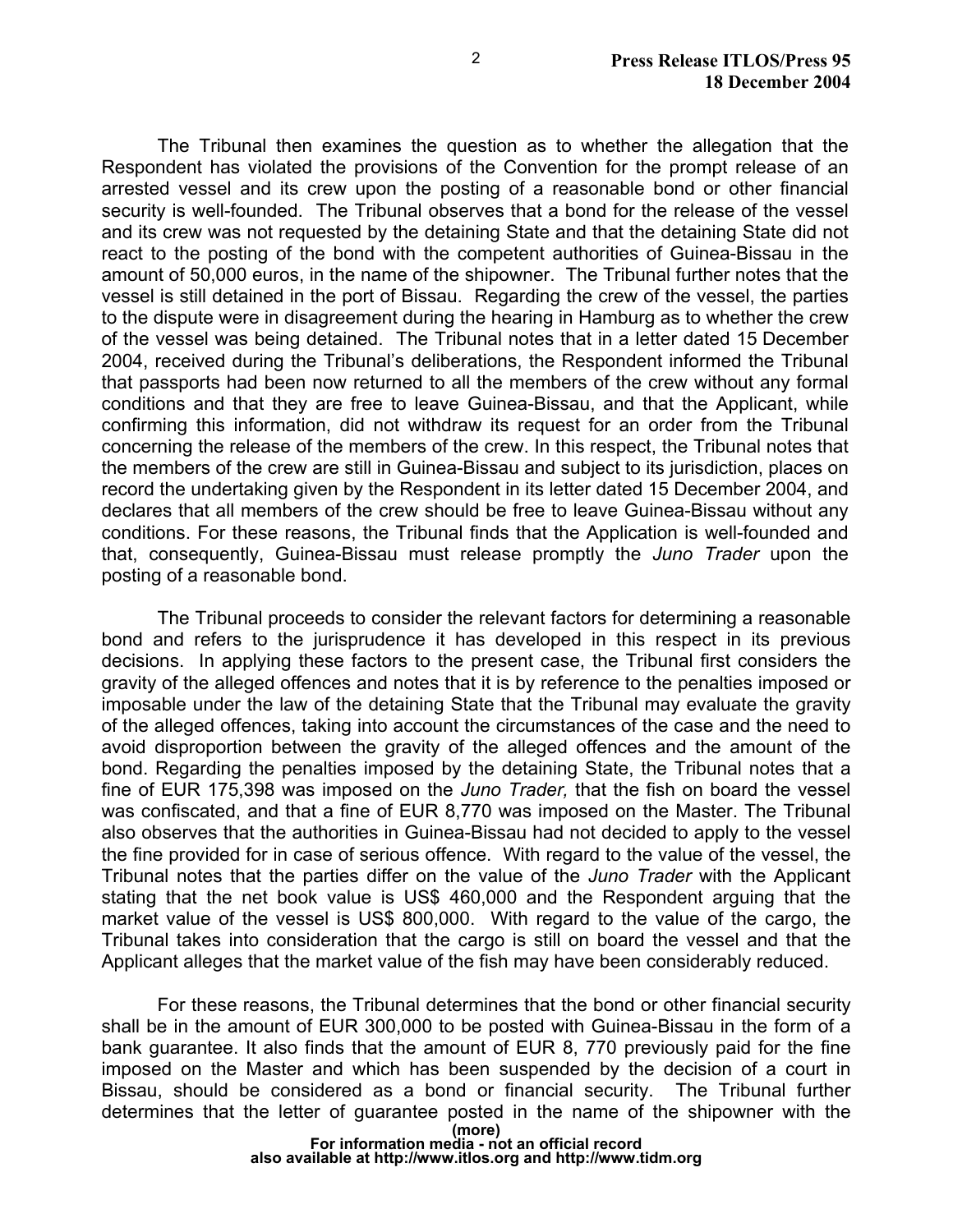competent authorities of Guinea-Bissau in the amount of EUR 50,000 should be returned upon the posting of the bond as determined by the Tribunal. The Tribunal also decides that each party shall bear its own costs.

 The operative provisions of the Judgment, which was adopted unanimously, read as follows:

For these reasons,

THE TRIBUNAL,

(1) Unanimously,

*Finds* that the Tribunal has jurisdiction under article 292 of the Convention to entertain the Application submitted on behalf of Saint Vincent and the Grenadines on 18 November 2004.

#### (2) Unanimously,

*Finds* that the Application with respect to the allegation of non-compliance with article 73, paragraph 2, of the Convention is admissible.

(3) Unanimously,

*Finds* that the allegation made by the Applicant that the Respondent has not complied with the provisions of article 73, paragraph 2, of the Convention for the prompt release of the *Juno Trader* and its crew upon the posting of a reasonable bond or other financial security is wellfounded.

(4) Unanimously,

*Decides* that Guinea-Bissau shall promptly release the *Juno Trader*, together with its cargo, upon the posting of a bond or other security to be determined by the Tribunal, and that the crew shall be free to leave Guinea-Bissau without any conditions.

(5) Unanimously,

*Determines* that the bond or other security shall be (a) 8,770 euros already paid to Guinea-Bissau and (b) 300,000 euros to be posted with Guinea-Bissau; and that, in consequence, the letter of guarantee referred to in paragraph 51 shall be returned to the Applicant.

(6) Unanimously,

*Determines* that the bond of 300,000 euros shall be in the form of a bank guarantee from a bank present in Guinea-Bissau or having corresponding arrangements with such a bank or, if agreed by the parties, in any other form.

#### (7) Unanimously,

*Decides* that each party shall bear its own costs.